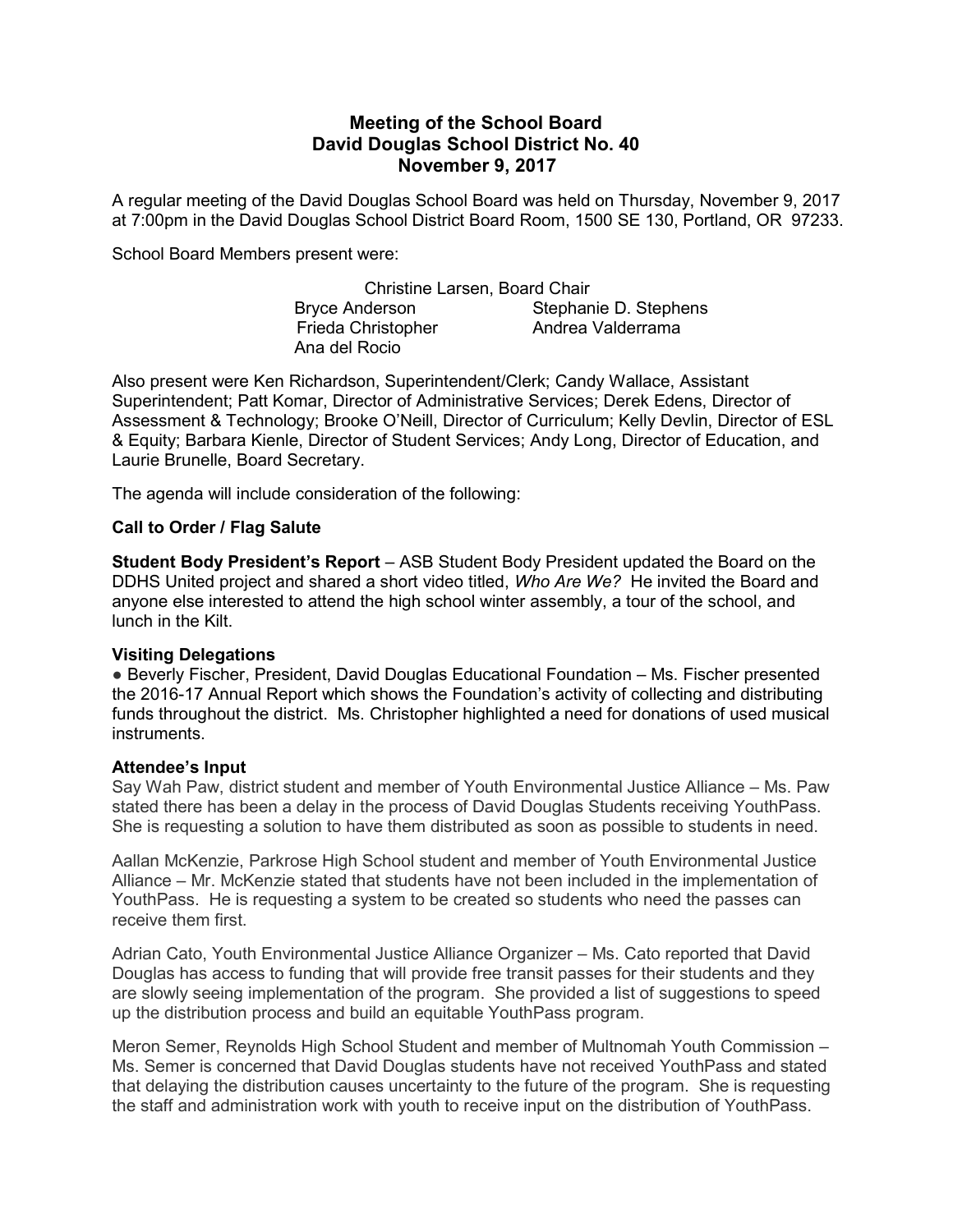Page 2 School Board Minutes November 9, 2017

Silke Akerson, district parent – Ms. Akerson requested the District to have a concrete plan on recruiting, hiring and retaining teachers of color, and would like to know how the community can participate in making sure an action plan is taking place. Ms. Akerson requested follow-up to community testimony requests.

Katherine Sherman, district parent – Ms. Sherman would like a follow-up from the Board on the implementation of the Inclusion Resolution in regards to the staff being trained on what to do when federal agents come to the school and request student information.

Heather Franklin, district parent – Ms. Franklin would like the Board to respond to testimony and questions from the public. She is requesting better hiring practices and would like an update on the Inclusion Resolution.

Superintendent's Report – Mr. Richardson reported that Central City Concern broke ground on a health care facility in our District that will serve 3,000 people, and the Sunshine Division opened a second location on 124th Stark. He thanked the high school for participating in college application week. This is a nationwide program to help students apply for postsecondary degrees. He provided the Board data on our current homeless students and informed them of our participation in the Safe Oregon Tip Line, which allows the public to provide anonymous tips on anything safety related. Mr. Richardson shared the four key points the Superintendent's Council came together with in a COSA Vision and Action Plan meeting: equity, well rounded student centered education, social and emotional well-being, and Oregon education workforce. He made a request for the community to take the survey that was sent out to all District families. Mr. Richardson reported that we received the CTE Middle School Grant to work with 6th and 7th graders on CTE opportunities. He stated we have a tentative settlement with the classified staff and thanked the bargaining team and the classified staff for all they do every day for our kids.

Consent Agenda – Ms. Christopher moved approval of the following consent agenda items, seconded by Mr. Anderson. The motion carried in a vote of 6-0.

- Approval of October Board Meeting Minutes
- Personnel Recommendations
- Contract Approvals 2017-18

Senate Bill 263 Presentation – Ms. Kienle reported on Senate Bill 263 which passed in the 2017 Legislative session. The bill prohibits the unilateral placement of a student of any age in an abbreviated school day or program. It does not apply to students that are abbreviated as a component of discipline or who are on track to graduate. The bill does apply to all students with or without an IEP. Parents must provide written consent/acknowledgement to the abbreviated day. Ms. Kienle provided the timeline of implementation and the current student data for students on an abbreviated school day for 2017-18.

Board member Kyle Riggs entered the board meeting at 7:52pm.

Annual Academic Report – Mr. Edens presented the data from our District Report Card. This data informs us of who were the students in 2016-17, what are the Smarter Balanced Assessments, what are the components of Oregon's accountability system, at what levels are the students achieving and growing, and what are the district and schools doing to ensure increased student achievement for all students. The enrollment for October 1, 2016 was 10,576 students with 12.1% eligible for special education, 22.7% are active ELL students, 43% learned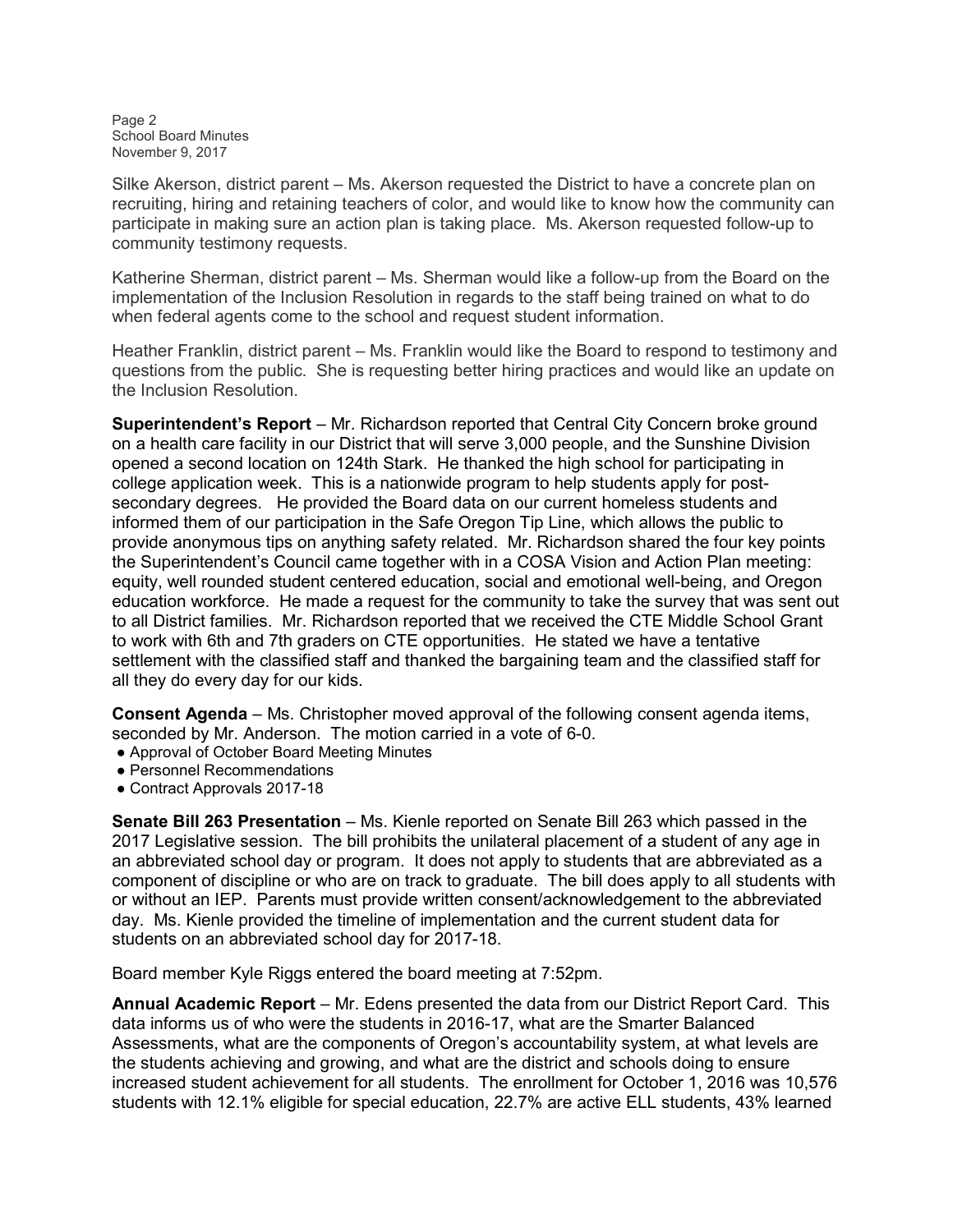Page 3 School Board Minutes November 9, 2017

a language other than English, and over 70 languages are spoken by our students. The Smarter Balanced Assessment is in English Language Arts and Math. The federal and state report card measured indicators are academic achievement, academic growth, student group growth, graduation, and student group graduation.

Ms. O'Neill reported that our data is analyzed at both the district and the school level with school improvement plans on file. We look at areas of celebrations and areas of concern and determine if there is a pattern or trend that we need to address. The English Language Arts and Math components at the elementary level is consistent in instructional minutes, response to instruction, proficiency-based report card, NGSS Science Units, and coaching support. At the secondary level there is consistency in curriculum maps, priority standards, research-based reading interventions, standards-based teaching and learning, constructing meaning, response to instruction, and program coordination and coaching.

Lead Update – Ms. Komar gave a brief update on radon and water lead testing being done in our schools and buildings. She reminded the Board that the Healthy and Safe Schools Plan is on the District website for the public to view plans, maps of fixtures, and results.

OSBA Election - Mr. Riggs moved approval of the Board's collaborative vote for OSBA Board of Director candidates, Legislative Policy Committee positions, and Resolution 1: Reorganizes the Oregon School Board Association as a Non-Profit Corporation and Adopts the Proposed 2017 Bylaws. Seconded by Ms. Christopher. The motion carried in a vote of 7-0.

Enrollment Report – Mr. Richardson reported that the district enrollment is down by 194 students, with 192 down in elementary school, 32 up in middle school and 34 down in high school. He directed the Board to the five year enrollment growth, which shows a decline, our three year comparison for elementary and middle school class sizes, and the District enrollment from 2013 to current.

Other Business / Future Agenda Items – Ms. Komar provided a Request for Proposals for Public Relations and Bond Planning Services for the Board to review and provide feedback.

Mr. Richardson informed the Board of an opportunity to purchase a table at the All Hands Raised fund raiser event on March 14th.

The Board had a discussion on how to give comments and feedback to the community in regards to their public testimony questions and requests such as; communication through website or setting up a constituent townhall/coffee meeting.

Ms. del Rocio would like a follow-up on how students were treated in the process of advocating for YouthPass.

Ms. Larsen requested a push to get the family surveys returned to us. Mr. Richardson stated there is a plan to incorporate the advertising and push of the survey in the upcoming student conferences along with weekly requests to families.

Ms. Devlin shared that we hosted four culturally specific family engagement events this week for Southeast Asian, Chinese, Vietnamese, and Somali families. We provided interpreters who were able to go through the family survey with the families.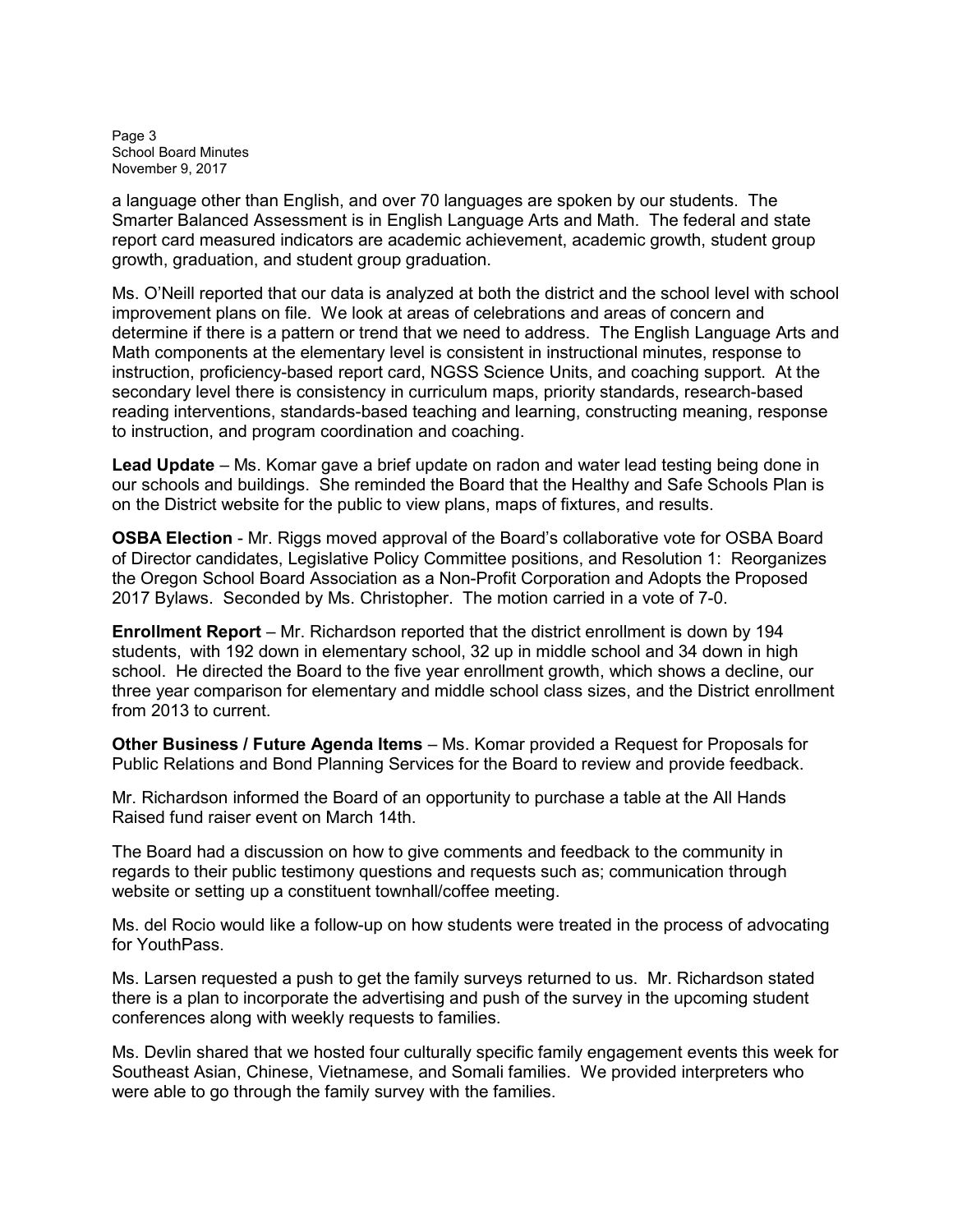Page 4 School Board Minutes November 9, 2017

Mr. Anderson moved approval of the following Veteran's Day Proclamation: The David Douglas School Board wants to recognize and thank the Veterans for their service. This was seconded by Ms. Christopher. The motion carried a vote of 7-0.

## Board Member Reports

Mr. Riggs reported that he met with some administrators to ask questions around dress code. He continues to believe that the only aspect of this that is Board work is; to direct the Superintendent's Office to work with Administrators to review and update the dress code as necessary to be an equitable policy that can be managed by staff, and to provide staff training and communication to District families. Mr. Riggs stated that in discussing the concepts of teacher diversity last month, the direction of the conversation resulted in the discussion being positioned as being about teachers that are non-white. Understanding the reasoning behind it from our side of it makes sense based on the discussion we were having. However, positioning the discussion that way could be a concern to some. In talking with parents for an example, a portion of our transfer out students attend Kelly Elementary in PPS. This is because they feel that the Russian Immersion program is a benefit to their children. Members of our district in that position would likely see the addition of a culturally diverse teacher with an Eastern European background as a positive, even though statistically that teacher would be white. Mr. Riggs made a statement in regards to the David Douglas community's willingness to give and their desire to make things better for kids. He reported that a bus driver gave all the kids on the bus winter gloves.

Ms. Valerrama stated that she appreciated hearing testimony from the students. She is interested in the data on the homeless students and would like to have future conversations on the issue. Ms. Valderrama said she is impressed by student leadership and is excited to see the amount of advocacy and engagement from the Student Council and students at the high school. She would like to learn more about the DDHS United movement.

Ms. del Rocio stated that she was really grateful for the students who testified and for student leadership in general. She shared that in January she will be starting a new job as Color PAC's first State Director. Ms. del Rocio extended an invitation to her reception on December 29th at Sweet Jam. She hopes to continue her public service in this new roll.

Ms. Stephens stated that she has a new job, and one of the last things she did at her former job as the Grant Writer for Unite Oregon was to write a proposal to Meyer Memorial Trust Equitable Education portfolio. This resulted in Unite Oregon being granted \$165,000 to have a parent organizer working in David Douglas middle schools. For the next three years there will be someone available to help in cross cultural leadership development, parent organizing, and outreach.

Ms. Christopher reported that City Council was at the high school on Wednesday evening to present the master plans for three east Portland Parks. The plans were accepted which is the next step before funding. Ms. Christopher will be attending Shrek The Musical on opening night. She had an opportunity with the EPAP members to meet with the Mayor in east Portland and they were able to discuss affordable housing issues. Ms. Christopher said the David Douglas Educational Foundation is looking at proposals to upgrade their website.